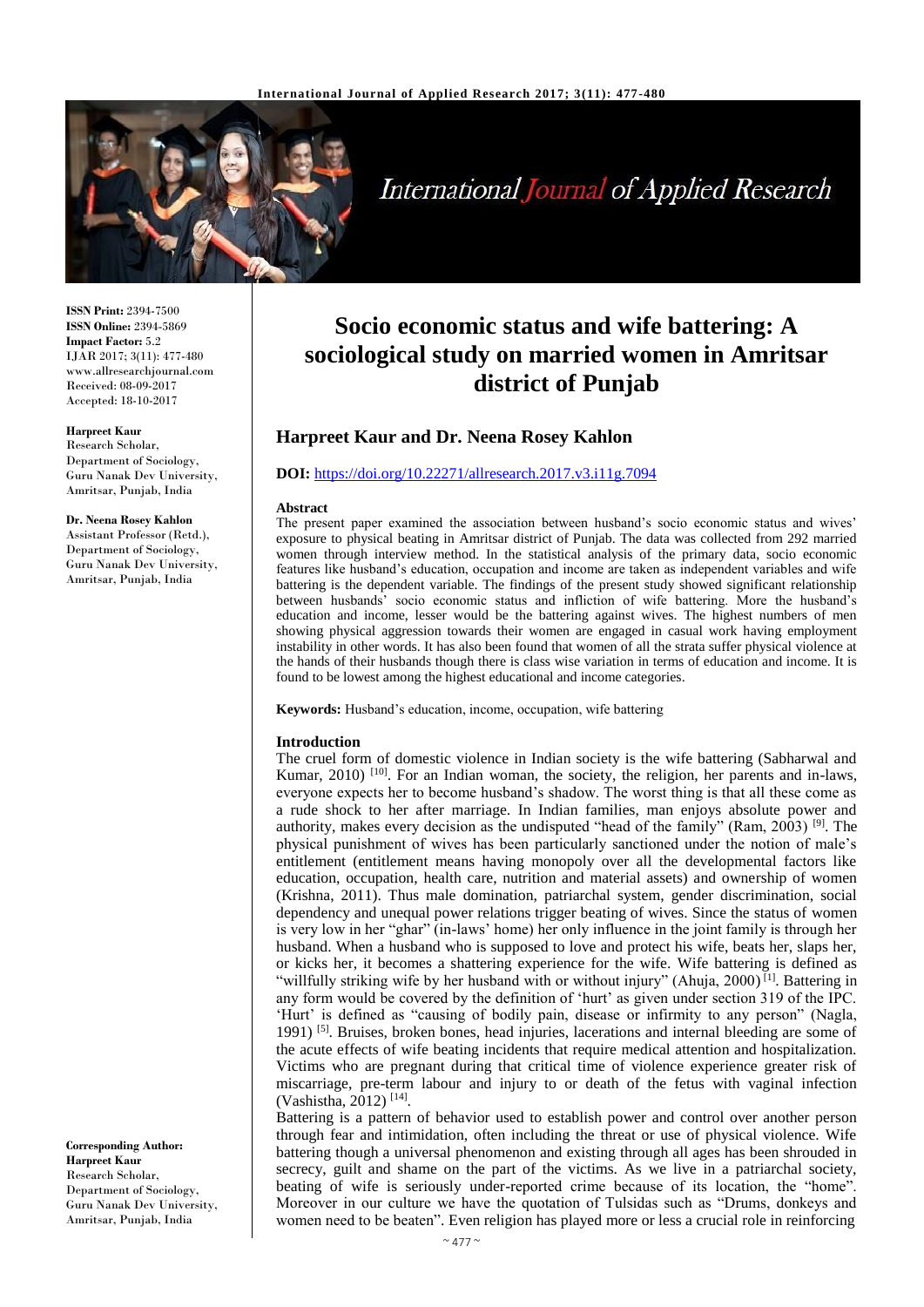brutal attitudes towards women which include "mortification of the flesh" deemed religious and more appropriate to the female (Misra, 2006)<sup>[4]</sup>.

## **Magnitude of the Problem**

The world development report (1993), pointed out that globally marital rape and physical abuse account for about 5 per cent of the total disease burden amongst the women in the age of 15-44 years. Nearly 60 per cent of the women were killed by severe beating in the US in the hands of their husband's or boyfriend's. According to the UNIFEM Report (1998), in the United States, one woman is physically abused by her intimate partner every nine seconds. In UK, one woman in ten is severely beaten by an intimate partner. In Kenya, 42 per cent of women in Kissi district reported

that they were regularly beaten in their homes. In Brazil, 88.8 per cent of the female victims of physical violence were housewives. Studies in Canada show that women are more likely to be murdered by an intimate partner than by a stranger. In India dowry-related violence claims the lives of over 5000 women each year.

According to National Crime Record Bureau (NCRB), in 2000, 45,778 cases of wife abuse were reported which rose to 58,319 cases in 2005. Incidents of domestic violence against women have risen over the last five years with 27 percent in India. Further, relevant statistics related to Cruelty by Husband and Dowry harassment as they are directly linked with Wife battering have been extracted from Crime in India, from the year 2005-2012. The number of cases reported these years are given below.

**Table 1:** Cases of Domestic Violence in India as per National Crime Record Bureau (NCRB), 2005-2012.

| No.   |       |       |       |       |       |       |        |
|-------|-------|-------|-------|-------|-------|-------|--------|
| 2005  | 2006  | 2007  | 2008  | 2009  | 2010  | 2011  | 2012   |
| 58319 | 63128 | 75930 | 81344 | 89546 | 94041 | 99135 | 106527 |
| 3204  | 4504  | 5623  | 5555  | 5650  | 5182  | 6619  | 9038   |
|       |       |       |       |       |       |       |        |

**Source:** Official site of National Crime Record Bureau:- www.ncrb.gov.in

As per the records of NCRB, the crimes reported under cruelty by husband have increased from 58319 in 2005 to 106527 in 2012. The data reveals an increase of 48208 cases along seven years. Similarly, dowry related cases increased from 3204 cases in 2005 to 9038 cases in the year 2012 i.e. an increase of 5834 cases along the seven years.

|  |  | Table 2: Crime against Women in Punjab (2010-2013). |  |  |  |
|--|--|-----------------------------------------------------|--|--|--|
|--|--|-----------------------------------------------------|--|--|--|

| <b>Nature of Crime</b>                              | 2010 | 2011 | 2012 | 2013 | Total |
|-----------------------------------------------------|------|------|------|------|-------|
| Rape                                                | 546  | 479  | 680  | 888  | 2593  |
| Dowry Death                                         | 184  | 143  | 118  | 126  | 571   |
| Assault on Women with intent to outrage her modesty | 354  | 282  | 340  | 1045 | 2021  |
| Cruelty by Husbands and relatives                   | 1163 | 136  | 1293 | 1741 | 5333  |
| Insult to the modesty of women                      | 38   | 31   | 31   | 67   | 167   |
| Total incidents of Crime against Women              | 2285 | 2071 | 2462 | 3867 | 10685 |

**Source:** Additional Director General Police, Crime Branch, Punjab

Above table represents the trends of crime against women in Punjab since 2010-2013 as per the NCRB data. Total number of registered cases of cruelty by husbands and relatives in Punjab is high among all types of crimes against women.

The important causes of wife battering are sexual maladjustment, emotional disturbances, husband's alcoholism, jealousy and wife's passive timidity. Suspicion of infidelity, dowry and instigation by in-laws are also the major ones (Prabhakar, 2012) [8]. Still there are diverse factors such as age, religion, caste, educational background, rural or urban background, child bearing, male child, economic status-all reflect the status of both man and woman in the social, political and economic system but its roots are found in history and culture. Violence against women like all other historical phenomenon of violence must be seen in a socio-economic and political power relation (Tiwari, 2009). Cubbins and Vannoy  $(2005)^{-[13]}$ studied the socio economic resources, gender traditionalism and wife abuse among couples. They used the resource theory of wife abuse and studied how the socio-economic resources and gender traditionalism influence wife assault. It is not only prevalent among the poor and the illiterate but even the rich and highly educated women are similarly tortured by their husband.

Domestic violence can happen in any socio economic class, but it is more prevalent among the poor and illiterate or low educated families (kaur and Nagaich, 2019) <sup>[6]</sup>. Just as wife's socio economic attributes like educational attainment, income and occupational level instigate husband's physical torture against her, in the same way husband's socio economic status in terms of education, income and occupation etc. effect wife battering.

## **Objectives and Methodology**

The objective of this paper is to analyze the influence of socio economic aspects of respondents' husbands on wife battering in Amritsar district of Punjab (India). In order to fulfill the objective of present study, primary data was collected. 292 ever married women were interviewed through interview schedule in Amritsar district of Punjab. To see the association of husband's socio economic status and wife battering, the chi-square test was applied and percentages were drawn for statistical analysis of data.

## **Socio Economic Aspects of Respondents' Husbands**

Socio economic status of the respondents' husbands is measured in terms of husband's education, income and nature of occupation. The above spousal characteristics are taken into consideration because women's status variables operate at the family level where men are generally considered the bread winners of homes. He is addressed and elevated to the position of the *Annadata* (giver of grains) and *Grih Karta (*household authority). Though the women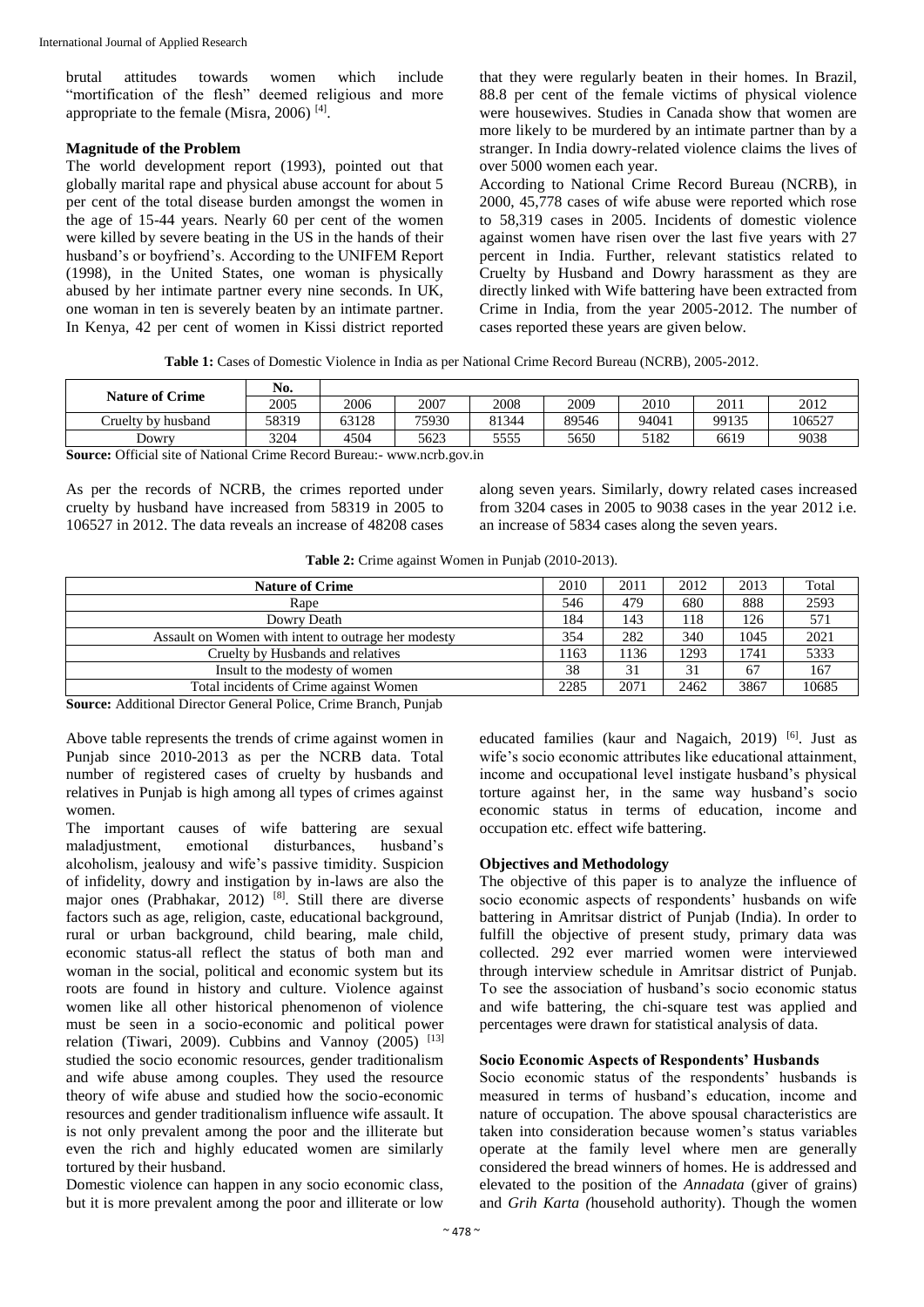do supplementary jobs for the good of the family, the ideologies of domesticity always reaffirmed the domestic subservience of women who are believed to be dependent. On the whole, welfare of a woman is dependent on her husband's status. On the other hand if the husband is not a

sufficient provider to his family, the economic hardship, educational backwardness and occupational instability emerge as the provoking factors behind her torture and humiliation. Her closeness or physical proximity with her husband makes her an easy target for all his frustration.

**Table 3:** Education of Respondent's Husband.

| <b>Educational level</b> | No. of Respondent's Husband | <b>Percentages</b> |
|--------------------------|-----------------------------|--------------------|
| Primary                  | 11.                         | 38.7               |
| Matric                   | σZ                          | 21.2               |
| Secondary                |                             |                    |
| Graduation               | 4.                          | 14.0               |
| Above Graduation         | ЭI                          | 10.6               |
| Total                    | 292                         | 100.0              |

Table 3 reveals the educational status of respondent's husband. The analysis shows that majority of the respondents' husbands are educated up to primary level i.e. 38.7 per cent followed by 21.2 per cent of men with matriculation and 15.4 per cent males with Secondary level of education. Only 14.0 per cent are graduates and 10.6 have acquired higher education.

**Table 4:** Husband's Occupation.

| Nature of<br>employment | No. of Respondents'<br><b>Husbands</b> | <b>Percentages</b> |
|-------------------------|----------------------------------------|--------------------|
| Regular                 | 50                                     | 17.1               |
| Casual                  |                                        | 60.6               |
| Self                    | 65                                     | 22.3               |
| Total                   | מפ                                     |                    |

Table 4 depict the nature of husband's employment. 60.6 per cent of counterparts of women respondents are engaged in casual work. Only 50 males (17.1%) are occupied in regular work followed by 22.3 per cent men who are selfemployed. Quite a large proportion of casually employed males as obvious in analysis form the in formalization of labour as the hub of male employment.

**Table 5:** Income level of Respondents' Husbands.

| <b>Income Groups</b> | <b>Frequency</b> | <b>Percentages</b> |
|----------------------|------------------|--------------------|
| Up to $5000$         | 122              | 41.8               |
| 5001-10000           | 91               | 31.2               |
| 10001-15000          | 30               | 10.3               |
| 15001-20000          | 29               | 9.9                |
| Above 20000          | 20               | 6.8                |
| Total                | 292              |                    |

Table 5 represent the income distribution pattern of respondents' husbands. A dominant proportion of males' i.e. 122 (41.8%) have an income of rupees less than 5000 or some have nearly 5000 per month while 31.2 per cent of men earn between the range of 5001-10000 rupees. 10.3 per cent males are having the earning above ten thousands to 15000 rupees followed by the income group of 15001- 20000. The least proportion of life partners of women earn above 20000. Thus majority of the men have poor financial status that implies difficulty in meeting basic costs, including struggling to pay for food, accommodation, clothing, education, health care etc. and trying to balance competing demands. Minority falls in the middle and high income group.

**Table 6:** Distribution of socio economic attributes of respondents' husband as per the extent of wife battering.

| <b>Variables</b> | Wife battering | Chi-square                                           |  |
|------------------|----------------|------------------------------------------------------|--|
|                  |                | <b>Educational status of respondents' husbands</b>   |  |
| Primary          | 93.3           |                                                      |  |
| Matriculation    | 90.2           |                                                      |  |
| Secondary        | 84.1           |                                                      |  |
| Graduation       | 38.7           | Chi-square $(\chi^2)$ = 100.797 (P=.000)-significant |  |
| Higher           | 25.8           |                                                      |  |
| Total            | 69.2           |                                                      |  |
|                  |                | <b>Nature of Employment of Husband</b>               |  |
| Regular          | 63.1           |                                                      |  |
| Casual           | 86.0           |                                                      |  |
| Self             | 66.7           | Chi-square $(\chi^2)$ = 8.294 (P=.016)-significant   |  |
| Total            | 69.2           |                                                      |  |
|                  |                | Income of Husband (per month)                        |  |
| Upto $5000$      | 79.3           |                                                      |  |
| 5001-10000       | 76.9           |                                                      |  |
| 10001-15000      | 65.6           |                                                      |  |
| 15001-20000      | 50.0           | Chi-square $(\chi^2)$ = 35.207 (P=.000)-sign         |  |
| Above 20000      | 30.0           |                                                      |  |
| Total            | 69.2           |                                                      |  |

Table 6 describes the occurrence of wife battering as per the educational level of husbands. The highest and the lowest percentage of males who batter their wives are educated up to primary level (93.3%) and higher level (25.8%) of

education. Even the percentages of men with Matric (90.2%) and Secondary i.e. 84.1 per cent is quite high as wife abusers. There is another category of graduates (38.7%) who are in the bottom-two. An in depth analysis of